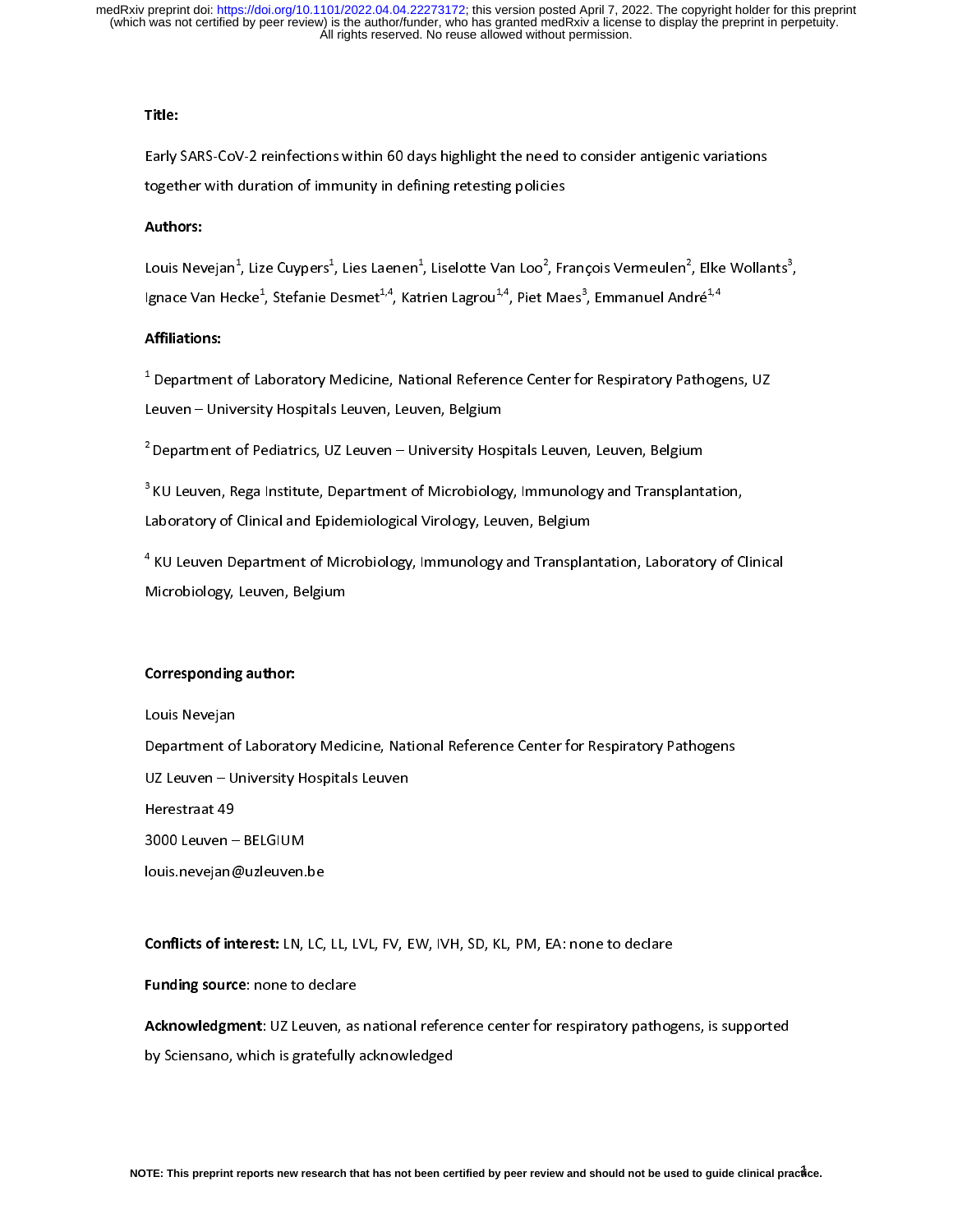1 Abstract:<br>2 The emerg<br>3 compared<br>4 convalesc:<br>5 worldwide 2 The emergence of the Economian Coverage of the SARS-Compared to the previous Delta variant, had led to a decrease in antibody efficacy in both<br>24 Convalescent and vaccinees' sera resulting in high number of reinfections 3 convalescent and vaccinees' sera resulting in high number of reinfections and breakthrough cases<br>3 worldwide. However, to date, reinfections are defined by the ECDC as two positive tests  $\geq 60$  days<br>3 apart, influencin 4 a convertive converted by the ECDC as two positive tests ≥60 days<br>4 a contribution and variable serves resulting policies after an initial positive test in several European countries. We<br>4 illustrate by a clinical case For the theorem, to date, reinfections are defined by the ECDC as two positive tests are defined by a dilustrate by a clinical case supplemental by epidemiological data that early reinfections do occurred within 60 days es Figures manufacturing politicial carry in the manufacture test in several European country in the distribution<br>18 application of the manufacturity relationship of the manufacture of test in several European countries. We<br>1 2 in the case of the case of the case of the minimals within 60 days especially in young, unvaccinated individuals. In older patient groups, unvaccinated<br>and patients with a basic vaccination scheme are more vulnerable to 8 and patients with a basic vaccination scheme are more vulnerable to reinfections compared to<br>8 patients who received a first booster vaccine. For this reason, we consider that the duration of<br>8 protection offered by a pr 9 patients who received a first booster vaccine. For this reason, we consider that the duration of<br>1 protection offered by a previous infection should be reconsidered, in particular when a shift between<br>2 consecutive SARS-11 protection offered by a previous infection should be reconsidered, in particular when a shift between<br>12 consecutive SARS-CoV-2 variants occurs.<br>13 Text:

12 consecutive SARS-CoV-2 variants occurs.<br>13 **Text**:<br>14 The sequential emergence of SARS-CoV-2 variants of concern (VOCs), characterized by both an<br>15 antigenic drift and higher transmissibility, has been observed in all 13 **Text**:<br>14 The sequential emergence of SARS-CoV<br>15 antigenic drift and higher transmissibilit 13 Text:<br>14 The s<br>15 antige<br>16 least<br>17 inevit: 15 antigenic drift and higher transmissibility, has been observed in all countries around the world at<br>16 least three times during the last 13 months (1). These abrupt viral population replacements<br>17 inevitably impact the 16 least three times during the last 13 months (1). These abrupt viral population replacements<br>17 inevitably impact the residual population immunity, independently from the timing of a previous<br>18 infection. While the SARS 17 inevitably impact the residual population immunity, independently from the timing of a previous<br>18 infection. While the SARS-CoV-2 Delta variant showed a limited antigenic diversity with previous<br>19 VOCs, Omicron differ 18 infection. While the SARS-CoV-2 Delta variant showed a limited antigenic diversity with previous<br>19 VOCs, Omicron differs more significantly from other VOCs than any previous variant did at the time<br>17 the time the time 19 VOCs, Omicron differs more significantly from other VOCs than any previous variant did at the time<br>
20 they emerged (2). The resulting decrease of antibody efficacy in both convalescent and vaccinees'<br>
21 sera drives th 19 they emerged (2). The resulting decrease of antibody efficacy in both convalescent and vaccinees<br>19 sera drives the high number of reinfection and breakthrough cases observed with Omicron compared<br>19 to the observations 21 sera drives the high number of reinfection and breakthrough cases observed with Omicron compared<br>22 to the observations made during the previous waves (3–6).<br>23 To date, reinfections with SARS-CoV-2 are defined by the E

22 to the observations made during the previous waves (3–6).<br>23 To date, reinfections with SARS-CoV-2 are defined by the European Centre for Disease Prevention<br>24 and Control (ECDC) as two positive tests ≥60 days apart (te 22 To date, reinfections with SARS-CoV-2 are defined by the<br>24 and Control (ECDC) as two positive tests  $\geq 60$  days apart<br>25 definition has influenced testing strategies in several count<br>26 recommend retesting patients f 24 and Control (ECDC) as two positive tests  $\geq 60$  days apart (technical report April 8, 2021) (7). This definition has influenced testing strategies in several countries, and many countries therefore do not recommend re 25 definition has influenced testing strategies in several countries, and many countries therefore do not<br>26 recommend retesting patients for six months after a positive test. We consider that this definition<br>27 ro illustr 26 recommend retesting patients for six months after a positive test. We consider that this definition<br>27 needs to be revised.<br>28 To illustrate our point, we report here a case of an immunocompetent boy with no significant

27 recommend retesting patients for six months after a positive test. We consider that this definition<br>28 To illustrate our point, we report here a case of an immunocompetent boy with no significant<br>29 medical history, who 28 To illustrate our po<br>29 medical history, whe<br>30 AY.43) in early Decer<br>31 patient's sibling and 29 medical history, who was infected with SARS-CoV-2 Delta variant (27.0 log copies/mL, sublineage<br>20 AY.43) in early December, 2021, concomitant with an outbreak at the patient's school (Table 1). The<br>21 patient's sibling 29 medical history, who was interested with the set of the set of the patient's school (Table 1). The patient's sibling and one parent were infected as well (≥7.0 log copies/mL respectively ≥5.0 - <7.0 log copies/mL). All 31 patient's sibling and one parent were infected as well ( $\geq$ 7.0 log copies/mL respectively  $\geq$ 5.0 - <7.0 log<br>32 copies/mL). All three developed mild COVID-19 symptoms. The other parent, boosted 1 month<br>33 before, te 132 copies/mL). All three developed mild COVID-19 symptoms. The other parent, boosted 1 month<br>33 before, tested negative twice. Due to an unrelated trauma two weeks later, the patient was admitted<br>2 32 copies/mL). All three developed mild COVID-19 symptoms. The other parent, boosted 1 month<br>33 before, tested negative twice. Due to an unrelated trauma two weeks later, the patient was admitted<br>2  $33$  before, tested negative twice. Due to an unrelated transition was patient was admitted to an unrelater, the patient was admitted to an unrelater, the patient was admitted to an unrelater, the patient was admitted to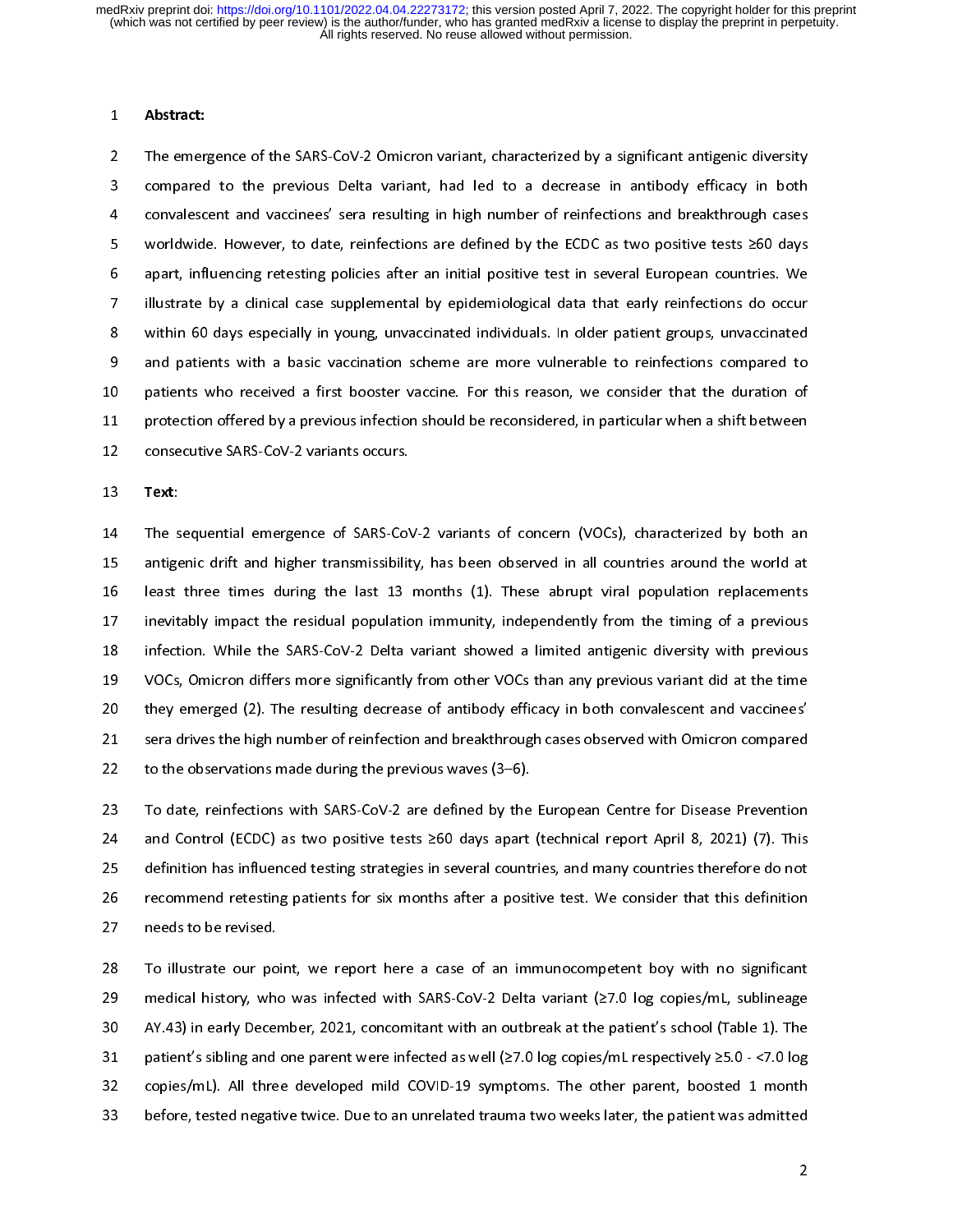34 133 to the hospital for surgery. Systematic State Cover 2 streaming performation at animation at example was not<br>34 typing of this sample was not possible due to low viral load. Three weeks later, the patient was<br>37 readmi 36 typing of this sample was not possible due to low viral load. Three weeks later, the patient was<br>37 readmitted for a second stage surgery. Preprocedural SARS-CoV-2 screening detected a strong<br>38 positive result (5.1 log 37 readmitted for a second stage surgery. Preprocedural SARS-CoV-2 screening detected a strong<br>38 positive result (5.1 log copies/mL) with Omicron BA.1 variant, therefore only 39 days after the<br>39 patient's infection with 39 of the patient's brother detected a low viral load (<3.0 log copies/mL, untypable due to the low viral<br>39 do the patient's brother detected a low viral load (<3.0 log copies/mL, untypable due to the low viral<br>39 do the 37 40 of the patient's brother detected a low viral load (<3.0 log copies/mL, untypable due to the low viral<br>41 | load), the mother tested SARS-CoV-2 negative and the father was not retested.

42 Further, to put this clinical case into a wider epidemiological context, we estimated the incidence of 10 of the patient's brother detected a low viral load (strong suppler) and patient and to the low viral load), the mother tested SARS-CoV-2 negative and the father was not retested.<br>
42 Further, to put this clinical case i Further, to put this clinical case into a wider epidemiological context, we estimed and provide and the father was non-2 and the father was not retended.<br>43 and retestions with 1) Omicron BA.1 after Delta infection and 2) early reinfections with 1) Omicron BA.1 after Delta infection and 2) with Omicron BA.2 after BA.1<br>
44 infections in a community setting (Flemish Brabant, Belgium).<br>
45 Between December 1, 2021 and February 7, 2022 (n = 9 w

infections in a community setting (Flemish Brabant, Belgium).<br>
44 Between December 1, 2021 and February 7, 2022 (n = 9 weeks), a period characterized by the viral<br>
46 Peplacement of Delta by Omicron BA.1, a total of 56,831 45 Between December 1, 2021 and February 7, 2022 (n = 9 wee<br>46 replacement of Delta by Omicron BA.1, a total of 56,831 a<br>47 positive at the federal testing platform located in Leuven, Be<br>48 56,831) had the S-gene detected Between December 1, 2021 and February 7, 2022 (n = 9 weeks), a period characterized by the viral<br>
46 replacement of Delta by Omicron BA.1, a total of 56,831 ambulatory patients tested SARS-CoV-2<br>
47 positive at the federal positive at the federal testing platform located in Leuven, Belgium. Among these, 0.16% (91 out of 56,831) had the S-gene detected in a first sample using the TaqPath PCR test (suggestive of Delta infection), while S-gene 48 56,831) had the S-gene detected in a first sample using the TaqPath PCR test (suggestive of Delta infection), while S-gene target failure (SGTF) was reported in a second positive sample within this time period (cycle th 148 infection), while S-gene target failure (SGTF) was reported in a second positive sample within this<br>
148 infection), while S-gene target failure (SGTF) was reported in a second positive sample within this<br>
150 interpre 49 time period (cycle threshold N gene <27.8), assuming a reinfection with Omicron BA.1 briefly after<br>
51 Delta infection.<br>
52 Similarly, between January 1, 2022 and March 10, 2022 (n = 9 weeks), a period characterized by

51 Delta infection.<br>51 Delta infection.<br>52 Similarly, between January 1, 2022 and March 10, 2022 (n = 9 weeks), a period characterized by viral<br>53 replacement of Omicron BA.1 by BA.2, a total of 48,829 patients tested SARS 52 Similarly, betwe<br>53 replacement of<br>54 these, 0.01% (5<br>55 second positive For the simularly, a statement of Omicron BA.1 by BA.2, a total of 48,829 patients tested SARS-CoV-2 positive. Among<br>54 these, 0.01% (5 out of 48,829) presented an SGTF in a first sample but had an S-gene detected in a<br>55 these, 0.01% (5 out of 48,829) presented an SGTF in a first sample but had an S-gene detected in a<br>second positive sample. Considering the epidemiological context during the latter period in this<br>region, reinfections with States of these sample. Considering the epidemiological context during the latter period in this<br>56 orgion, reinfections with Omicron BA.2 after BA.1 infection were suspected in these patients.<br>57 In Figure 1, we report th

Formulae of the superced in these patients.<br>
155 Second positive sample. The epidemiology of the epidemiology of the epidemiology of the epidemiology reinfection, compared to the vaccination rate for the same age groups in 57 In Figure 1, we report the age and vaccination status of these 96 patients with document<br>58 reinfection, compared to the vaccination rate for the same age groups in the same geographi<br>59 (Flanders, Belgium) (8). Early r Figure 1, we reinfection, compared to the vaccination rate for the same age groups in the same geographic region<br>
59 In Figure 1, Selgium (8). Early reinfections were most frequently observed among young unvaccinated<br>
50 p 59 (Flanders, Belgium) (8). Early reinfections were most frequently observed among young unvaccinated<br>50 patients (<12 years old). In all age groups, patients with early reinfection had a lower vaccination rate<br>51 compared patients (<12 years old). In all age groups, patients with early reinfection had a lower vaccination rate<br>
61 compared to the corresponding age groups in the general population. Boosted patients had the<br>
62 lowest risk of 61 compared to the corresponding age groups in the general population. Boosted patients had the lowest risk of early SARS-CoV-2 reinfection. Median time between the last vaccine dose and reinfection in all patients was 172 62 lowest risk of early SARS-CoV-2 reinfection. Median time between the last vaccine dose and<br>63 reinfection in all patients was 172 days (IQR 76-195 days). Median time between the two positive<br>64 samples with different VO Iowest risk of early SARS-CoV-2 reinfection. Median time between the last vaccine dose and<br>
reinfection in all patients was 172 days (IQR 76-195 days). Median time between the two positive<br>
samples with different VOC was 4

64 samples with different VOC was 47 days (range 17-65 days).<br>65 Previous large retrospective cohort studies showing a prolonged maintenance of protection against<br>66 reinfection should be questioned in the context of Omicr Framples with different VOC was 47 days (range 17-65 days).<br>65 Previous large retrospective cohort studies showing a prolo<br>66 reinfection should be questioned in the context of Omicron reinfection should be questioned in the context of Omicron (3). Our data confirms that early Omicron<br>3  $\frac{1}{3}$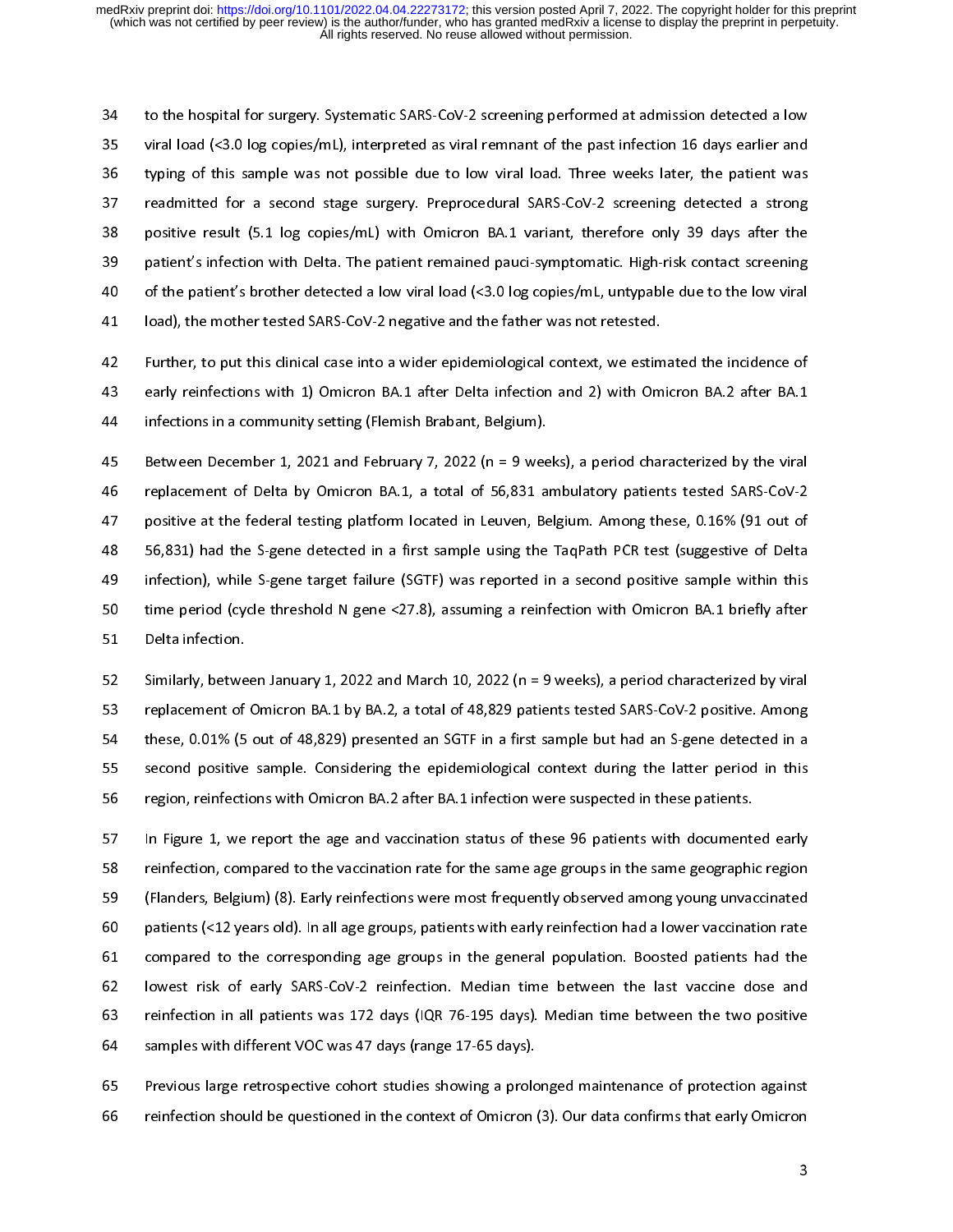especially in young, unvaccinated individuals. In older patient groups, unvaccinated and patients with<br>a basic vaccination scheme are more vulnerable to reinfections compared to patients who received a<br>first booster vaccin a basic vaccination scheme are more vulnerable to reinfections compared to patients who received a<br>
first booster vaccine. Data from Denmark (9) suggests reinfection usually results in mild disease not<br>
requiring hospitali first booster vaccine. Data from Denmark (9) suggests reinfection usually results in mild disease not<br>The more vulnerable to reinfection scheme are more vulnerable to requiring hospitalization as is illustrated by this rep requiring hospitalization as is illustrated by this reported case.<br>The first booster vaccine of the superior of protection of ferred by a previous infection should be<br>The seconsidered, in particular when a shift between co For this reason, we consider that the duration of protection of<br>173 reconsidered, in particular when a shift between consecutive<br>175 reinfections, especially in unvaccinated young patients, are not<br>175 reinfections, especi The considered, in particular when a shift between consecutive SARS-CoV-2 variants occurs. Testing<br>policies should not assume that patients do not need to be retested within a period of 60 days, as<br>reinfections, especially 14 policies should not assume that patients do not need to be retested within a period of 60 days, as<br>15 reinfections, especially in unvaccinated young patients, are not inconceivable within this timeframe.<br>16 It has been The policies showled not assume that patients do not need to be retested minimal a period of compy, and reinfections, especially in unvaccinated young patients, are not inconceivable within this timeframe.<br>The fust been re 17 It has been repeatedly observed that a full viral population replacement can occur in a matter of a<br>17 few weeks, and such phenomenon will continue to impact the duration and efficacy of immunity in<br>178 the future.

- 77 It few weeks, and such phenomenon will continue to impact the duration and efficacy of immunity in a matter of a that population replacement can the future.
- The feature, and such phenomenon will compute the duration and efficiency of immunity in the future.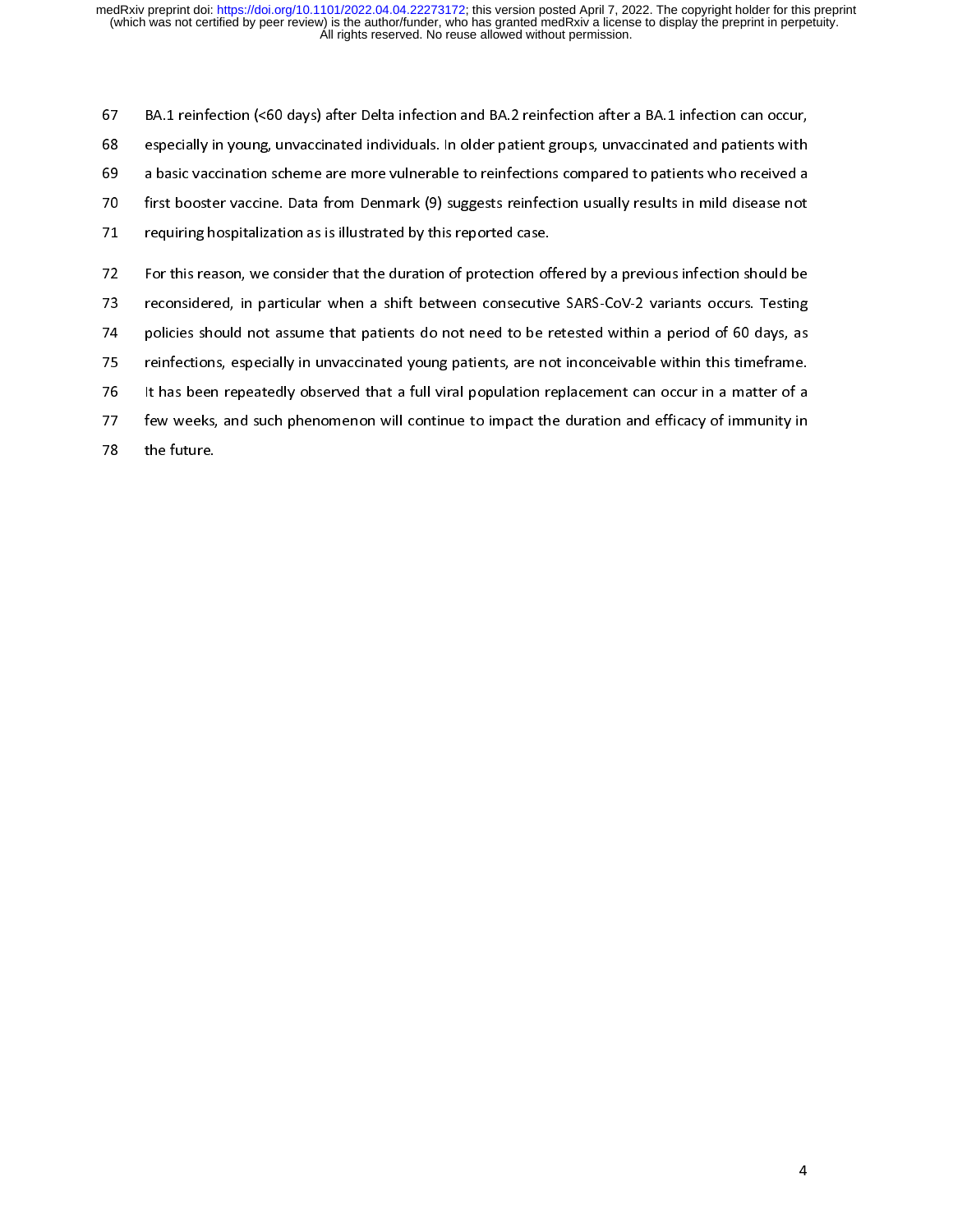1 Table 1. Results of SARS-CoV-2 screening and vaccination status in the patient and his family. All samples were analyzed<br>1 using reverse transcription polymerase chain reaction, whole genome sequencing was performed on S

|                                   |                | PATIENT                                                                   | <b>SIBLING</b>                                                            | <b>PARENT</b>                                                             | <b>PARENT</b>                                          |
|-----------------------------------|----------------|---------------------------------------------------------------------------|---------------------------------------------------------------------------|---------------------------------------------------------------------------|--------------------------------------------------------|
|                                   |                | Non-vaccinated                                                            | 08/2021 BNT162b2<br>09/2021 BNT162b2                                      | 06/2021 BNT162b2<br>07/2021 BNT162b2                                      | 02/2021 ChAdOx1<br>05/2021 ChAdOx1<br>11/2021 BNT162b2 |
| FIRST INFECTIONN<br>DECEMBER 2021 | early          | SARS-CoV-2<br>very strong positive<br>≥7.0 log copies/mL<br>Delta (AY.43) | SARS CoV-2<br>very strong positive<br>≥7.0 log copies/mL<br>Delta (AY.43) | SARS-CoV-2<br>strong positive<br>≥5 - <7.0 log copies/mL<br>Delta (AY.43) | SARS-CoV-2<br>negative                                 |
|                                   | early          |                                                                           |                                                                           |                                                                           | SARS-CoV-2<br>negative                                 |
|                                   | mid<br>T       | SARS CoV-2<br>weak positive<br><3.0 log copies/mL<br>untypable            |                                                                           |                                                                           |                                                        |
| SECOND INFECTION<br>JANUARY 2022  | early          | SARS-CoV-2<br>strong positive<br>5.05 log copies/mL<br>Omicron (BA.1)     |                                                                           |                                                                           |                                                        |
|                                   | $\overline{E}$ | SARS-CoV-2<br>negative                                                    | SARS CoV-2<br>weak positive<br><3.0 log copies/mL<br>untypable            | SARS-CoV-2<br>negative                                                    |                                                        |
|                                   | mid<br>m       | SARS-CoV-2<br>negative                                                    |                                                                           |                                                                           |                                                        |

 $\overline{4}$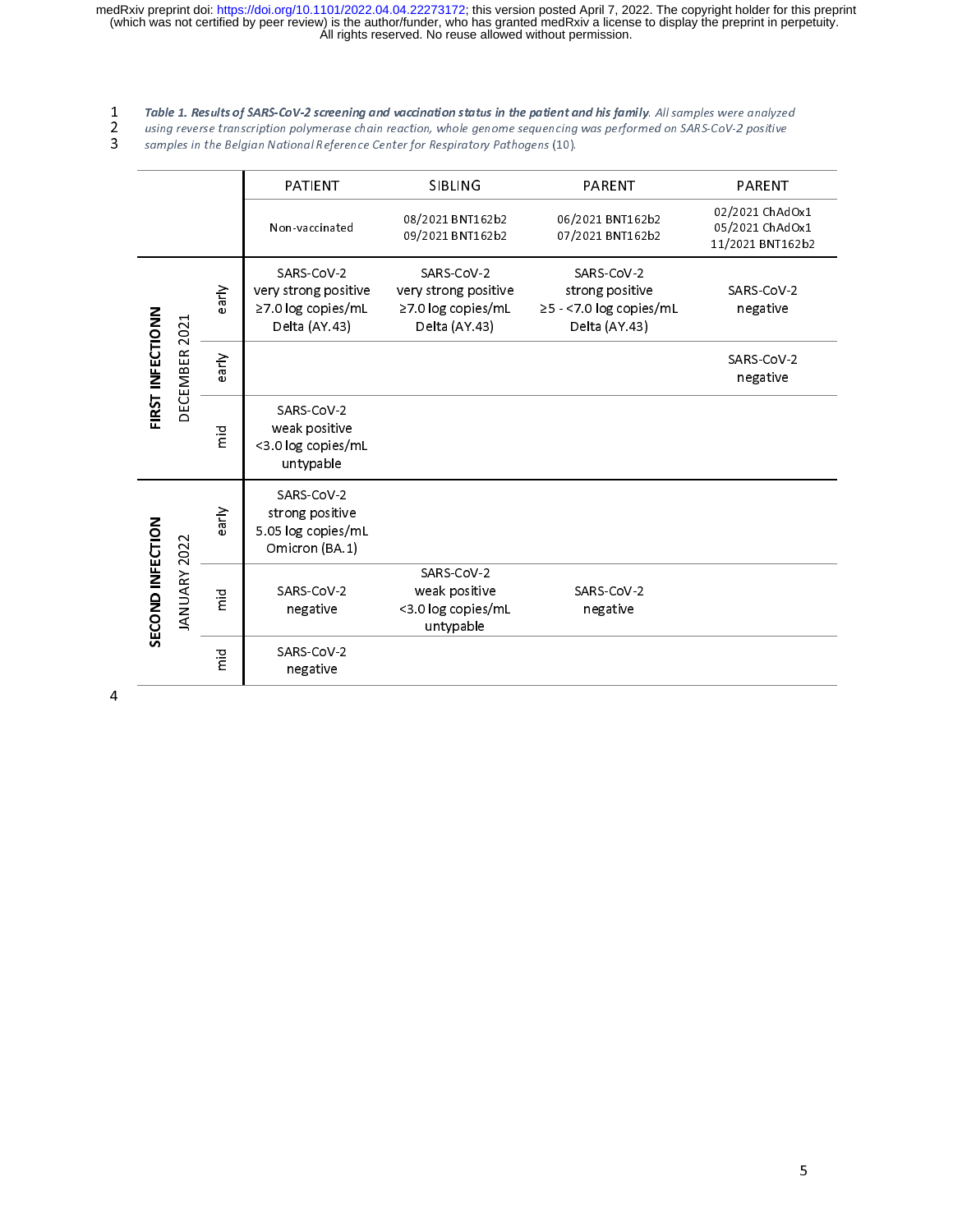



Number of patients with documented SARS-CoV-2 reinfection including vaccination status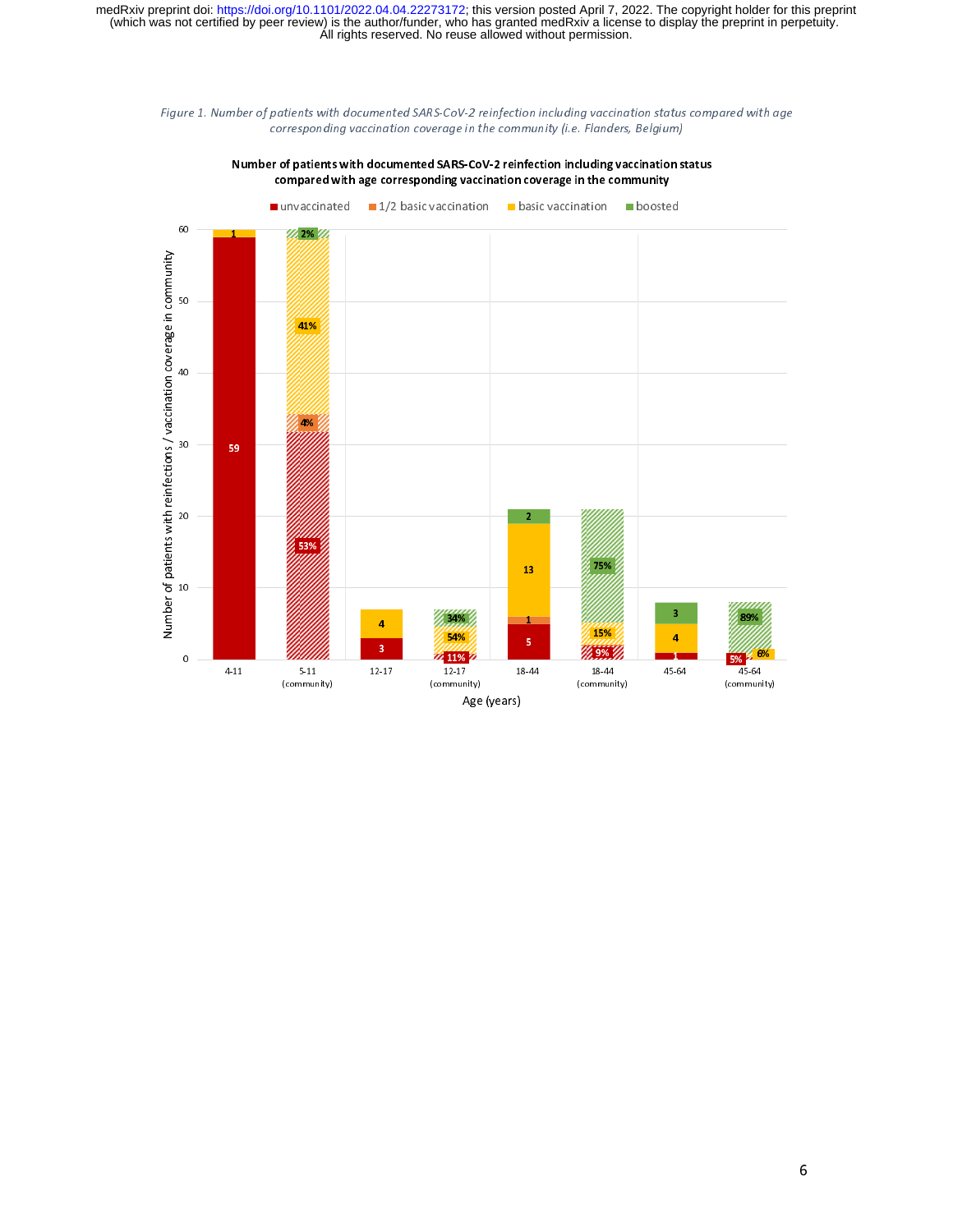## References

- 
- 1. Multernet]. 2020 [cited 2022 Feb 4]. Available from: outbreak.info<br>2. Van der Straten K, Guerra D, Van Gils MJ, Bontjer I, Caniels TG, Van Willigen HDG, et al.<br>Mapping the antigenic diversification of SARS-CoV-2. medRxi "<br>"Van der Straten K, Guerra D, Van Gils MJ, Bontjer I, Caniels TG, Va<br>"Mapping the antigenic diversification of SARS-CoV-2. medRxiv [Int<br>"<br>https://www.medrxiv.org/content/10.1101/2022.01.03.21268582 2. Van der Straten K, Guerra D, Van der KR, Guerra D, Van Hongen HDG, 2022; Availabl<br>2. Mapping the antigenic diversification of SARS-CoV-2. medRxiv [Internet]. 2022; Availabl<br>2. From:<br>https://www.medrxiv.org/content/10.11

Mapping the antigents an extramation of starts of SAR - Internation (Meshing) 2022, Manual of<br>from:<br>https://www.medrxiv.org/content/10.1101/2022.01.03.21268582v1%0Ahttps://www.m<br>v.org/content/10.1101/2022.01.03.21268582v1. https:<br>v.org/<br>Kim P,<br>Syndro

- https://www.medala.org/content/10.1101/2022.01.03.21268582v1.abstract<br>Kim P, Gordon SM, Sheehan MM, Rothberg MB. Duration of Severe Acute Respiratory<br>Syndrome Coronavirus 2 Natural Immunity and Protection Against the Delta v.org/content/10.1101/2022.01.03.21268582v1.abstract<br>Kim P, Gordon SM, Sheehan MM, Rothberg MB. Duration of Severe Acute Respiratory<br>Syndrome Coronavirus 2 Natural Immunity and Protection Against the Delta Variant: A<br>Retro 3. Syndrome Coronavirus 2 Natural Immunity and Protection Against the Delta Variant: A<br>3. Retrospective Cohort Study. Clin Infect Dis [Internet]. 2021 Dec 3;(Xx Xx):1–6. Available<br>3. https://academic.oup.com/cid/advance-ar Syndrome Coronavirus 2 Natural Immunity and Protection Against the Delta Comandon<br>Retrospective Cohort Study. Clin Infect Dis [Internet]. 2021 Dec 3;(Xx Xx):1–6. Available<br>https://academic.oup.com/cid/advance-article/doi/1
- Retrospective Constression, Canadian Constression (MD.1093/cid/ciab999/6448857<br>Planas D, Saunders N, Maes P, Guivel-Benhassine F, Planchais C, Buchrieser J, et al.<br>Considerable escape of SARS-CoV-2 Omicron to antibody neut https://academic.oup.com/cid/advance-article/doi/2012/2012/2012/2012/2012<br>Planas D, Saunders N, Maes P, Guivel-Benhassine F, Planchais C, Buchrieser J, et al.<br>Considerable escape of SARS-CoV-2 Omicron to antibody neutraliz 4. Planas D, Sammer M, Maes P, Sammer H, Planas D, Planas D, Bumicel-P, Bumicel-B, Bumicel-B, Bumicel-Benhassine Considerable escape of SARS-CoV-2 Omicron to antibody neutralization. Nature [Int.<br>2022 Feb 24;602(7898):671– Considerable from: https://www.nature.com/articles/s41586-0.<br>2022 Feb 24;602(7898):671–5. Available from: https://www.nature.com/articles/s41586-0.<br>201389-2<br>20 Pulliam JRC, Schalkwyk C van, Govender N, Gottberg A von, Cohe
- 2022 Feb 24;602(7898):771–2. Available from: https://www.nature.com/parace/yww.nature.com<br>204389-z<br>Pulliam JRC, Schalkwyk C van, Govender N, Gottberg A von, Cohen C, Groome MJ, et al.<br>Increased risk of SARS-CoV-2 reinfecti |<br>| Pulliam<br>| Increase<br>| South Af<br>| https://v Summarry, Summar, Pulliam J, Summarry, Summar, J, Summar, J, Summar, J, Summar, J, Summar, J, Summar, J, Summar<br>South Africa. medRxiv [Internet]. 2021; Available from:<br>https://www.medrxiv.org/content/10.1101/2021.11.11.212 Increased risk of Santa Cover-2 reinfection associated with emergence of the Omicron variant in<br>South Africa. medRxiv.org/content/10.1101/2021.11.11.21266068v2%0Ahttps://www.medrxi<br>v.org/content/10.1101/2021.11.11.21266068 South Africa. Marketter, 1999, 2021, 11.11<br>https://www.medrxiv.org/content/10.1101/2021.11.11<br>v.org/content/10.1101/2021.11.11.21266068v2.abstrad<br>Rahman S, Rahman MM, Miah M, Begum MN, Sarmin N<br>reinfections among naturally
- v.org/content/10.1101/2021.11.11.21266068v2.abstract<br>Rahman S, Rahman MM, Miah M, Begum MN, Sarmin M, Mahfuz M, et al. COVID-19<br>reinfections among naturally infected and vaccinated individuals. Sci Rep [Internet]. 2022 Dec Rahman S, Rahman MM, Miah M, Begum MN, Sarmin M, Mahfuz M, et al. COVID-19<br>reinfections among naturally infected and vaccinated individuals. Sci Rep [Internet].<br>26;12(1):1438. Available from: https://www.nature.com/article 6. Rahman S, Rahman MM, Miah M, Begum MN, Sarmin M, Mahfuz M, et al. COVID-19<br>reinfections among naturally infected and vaccinated individuals. Sci Rep [Internet]. 2022 I<br>26;12(1):1438. Available from: https://www.nature.c
- remarking maturally infected and vacuum comparisons and process 26;12(1):1438. Available from: https://www.nature.com/articles/s41598-022-05325-5<br>European Centre for Disease Prevention and Control. Reinfection with SARS-Co 26;22(2):238. Available from: https://www.nature.com/articles/s41598. CoV-2:<br>26;12(1):1438. Available from: https://www.ecdc.europa.eu/en/publications-data/reinfection-s<br>2021. Available from: https://www.ecdc.europa.eu/en/ 1992 implementation of a surveillance case definition within the EU/EEA [Internet]. Stock<br>2021. Available from: https://www.ecdc.europa.eu/en/publications-data/reinfectio<br>cov-2-implementation-surveillance-case-definition-w implementation of a surveillance-case-definition-within-eueea<br>implementation-surveillance-case-definition-within-eueea<br>Vaesen J. Covid Vaccinaties België [Internet]. 2022 [cited 2022 Mar 21]. Available from:<br>https://covid-
- cov-2-implementation-surveillance-case-definition-surveillance-cases<br>Vaesen J. Covid Vaccinaties België [Internet]. 2022 [cited 2022 Ma<br>https://covid-vaccinatie.be/nl<br>Stegger M, Edslev SM, Sieber RN, Ingham AnC, Ng KL, Tan 8. Vaccular Lacemanne Degreement Property 2022 [11ten 2022 Mar 2122 Mar 21]. An entity<br>https://covid-vaccinatie.be/nl<br>9. Stegger M, Edslev SM, Sieber RN, Ingham AnC, Ng KL, Tang M-HE, et al. Occurrence and
- 2021. Available from: https://www.ecdc.europa.eu/en/publications-data/reinfection-sarshttps://covid-vaccinations-ym<br>Stegger M, Edslev SM, Sieber F 9. Stegger M, Edslev SM, Sieber RN, Ingham AnC, Ng KL, Tang M-HE, et al. Occurrence and